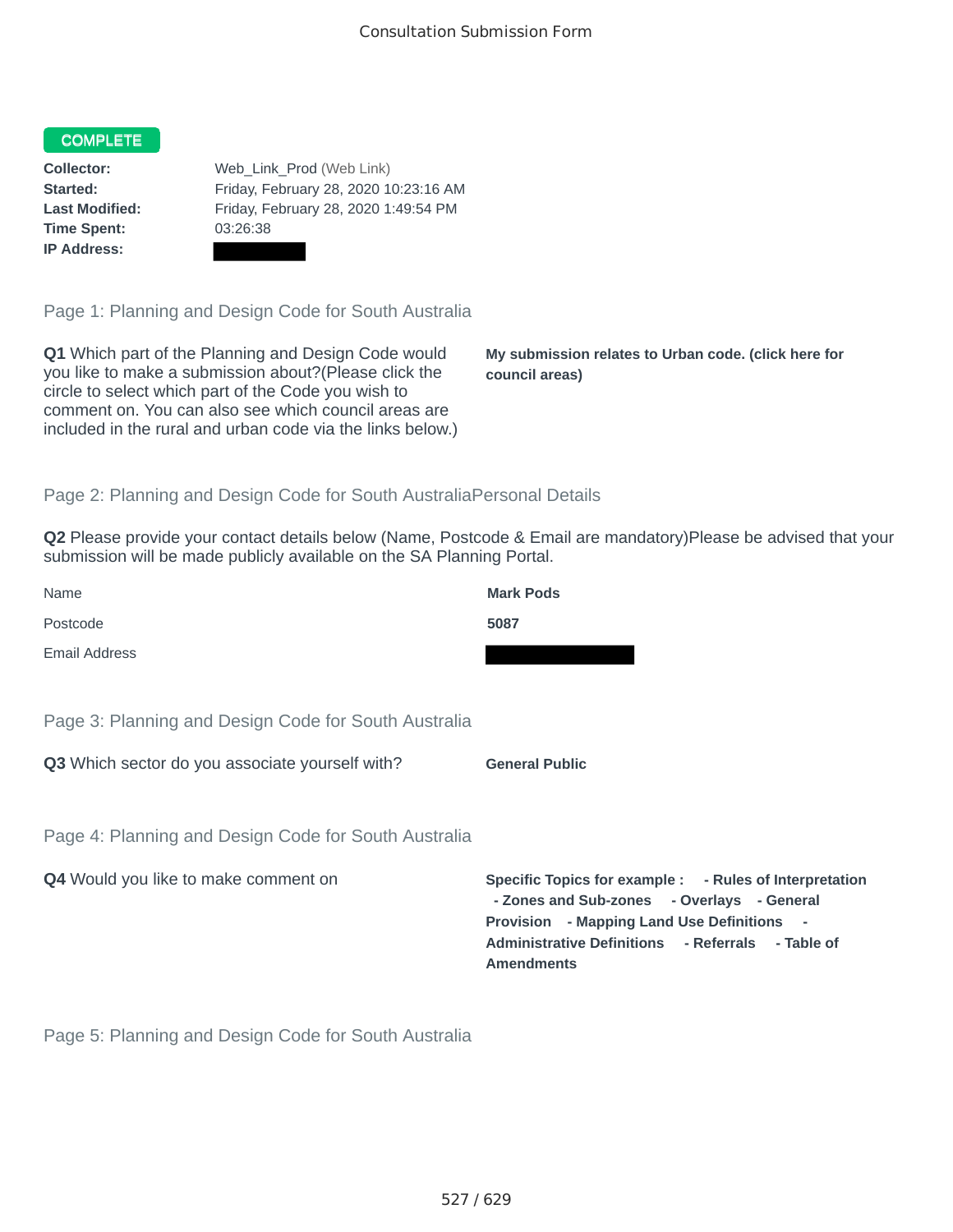## **Q5** Enter your feedback for Rules of Interpretation

The definition for the following should be as:

low-density neighbourhood= 40 dwellings/units per hectare. medium-density neighbourhood=40-80 dwellings/units per hectare. high-density neighbourhood=80+ dwellings/units per hectare.

# **Q6** Enter your feedback for Referrals **Respondent skipped this question**

## **Q7** Enter your feedback for Mapping

Residential land within 800 meters of main arterial public transport route stops, such as train, tram and the O-Bahn busway, should have higher density housing development permitted. For example, the O-Bahn Busway stop at Klemzig Interchange should have medium-density and medium-rise development zoning with a 800m radius. This would provide more housing to people with close proximity to public transport corridors, taking more cars off the streets and providing greater housing for direct entry into the city via already established public transport corridors. This would also be a green initiative as less cars would be used to get into and from the city. It would also increase revenue to the state as more people would be using public transport.

# **Q8** Enter your feedback for Table of Amendments

Residential land within 800 meters of main arterial public transport route stops, such as train, tram and the O-Bahn busway, should have higher density housing development permitted. For example, the O-Bahn stop at Klemzig Interchange should have mediumdensity and medium-rise development zoning with a 800m radius. This would provide more housing to people with close proximity to public transport corridors, taking more cars off the streets and providing greater housing for direct entry into the city via already established public transport corridors. This would also be a green initiative as less cars would be used to and from the city. It would also increase revenue to the state as more people would be using public transport.

## Page 6: Planning and Design Code for South Australia

**Q9** Please enter your feedback for overlaysclick next at the bottom of the page for next topic **Respondent skipped this question**

Page 7: Planning and Design Code for South Australia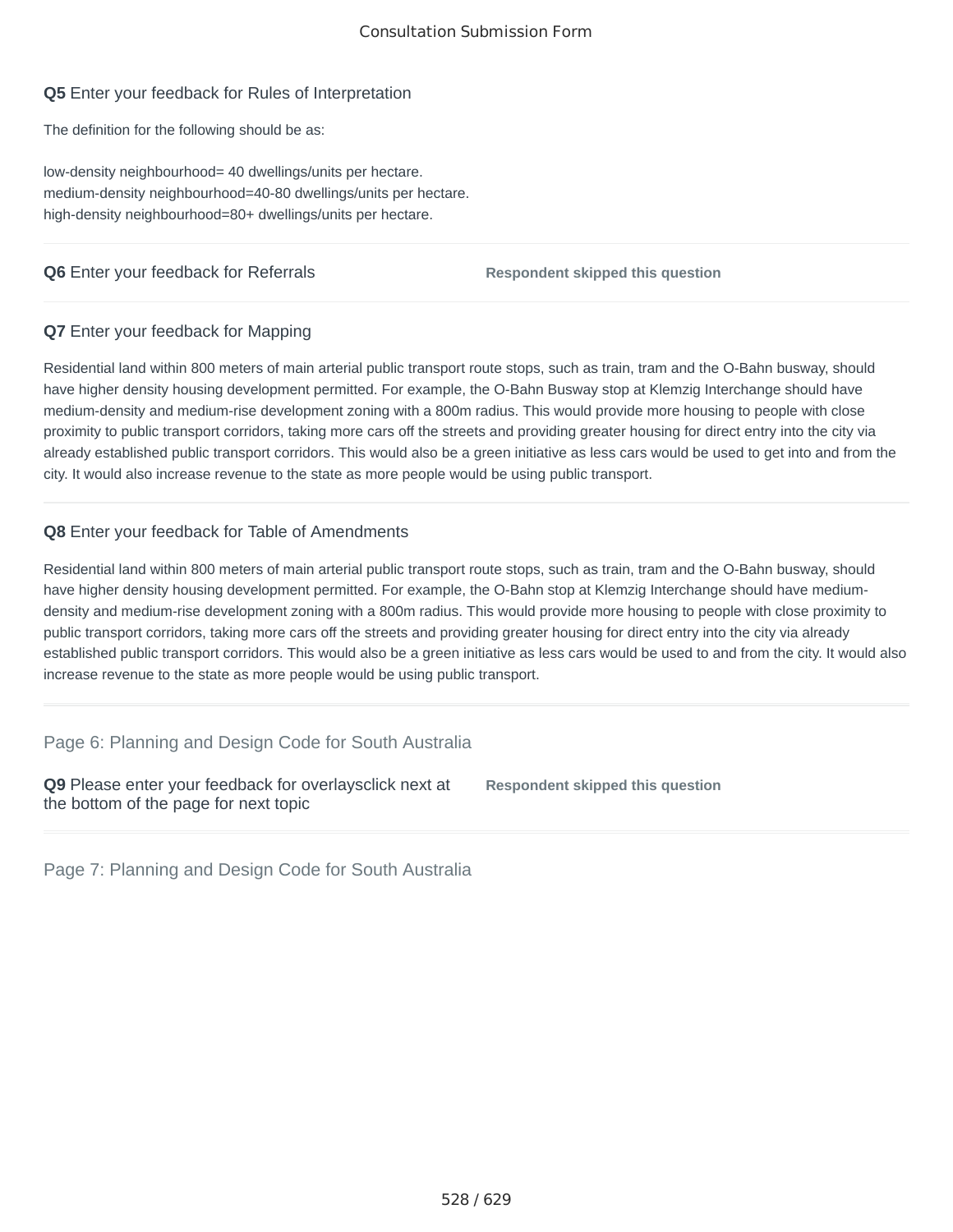### Consultation Submission Form

**Q10** Please enter your feedback for zones and subzonesclick next at the bottom of the page for next topic

| <b>Dwelling Subzone</b>        | Residential land within 800 meters of main arterial public<br>transport route stops, such as train, tram and the O-<br>Bahn busway, should have higher density housing<br>development permitted. For example, the O-Bahn stop at<br>Klemzig Interchange should have medium-density and<br>medium-rise development zoning with a 800m radius.<br>This would provide more housing to people with close<br>proximity to public transport corridors, taking more cars<br>off the streets and providing greater housing for direct<br>entry into the city via already established public<br>transport corridors. This would also be a green initiative<br>as less cars would be used to and from the city. It would<br>also increase revenue to the state as more people would<br>be using public transport. |
|--------------------------------|---------------------------------------------------------------------------------------------------------------------------------------------------------------------------------------------------------------------------------------------------------------------------------------------------------------------------------------------------------------------------------------------------------------------------------------------------------------------------------------------------------------------------------------------------------------------------------------------------------------------------------------------------------------------------------------------------------------------------------------------------------------------------------------------------------|
| Residential Neighbourhood Zone | Residential land within 800 meters of main arterial public<br>transport route stops, such as train, tram and the O-<br>Bahn busway, should have higher density housing<br>development permitted. For example, the O-Bahn stop at<br>Klemzig Interchange should have medium-density and<br>medium-rise development zoning with a 800m radius.<br>This would provide more housing to people with close<br>proximity to public transport corridors, taking more cars<br>off the streets and providing greater housing for direct<br>entry into the city via already established public<br>transport corridors. This would also be a green initiative<br>as less cars would be used to and from the city. It would<br>also increase revenue to the state as more people would<br>be using public transport. |

Page 8: Planning and Design Code for South Australia

| <b>Q11</b> Please enter your feedback for general policyclick<br>next at the bottom of the page for next topic   | Respondent skipped this question |
|------------------------------------------------------------------------------------------------------------------|----------------------------------|
| Page 9: Planning and Design Code for South Australia                                                             |                                  |
| Q12 Please enter your feedback for Land use<br>Definition click next at the bottom of the page for next<br>topic | Respondent skipped this question |

Page 10: Planning and Design Code for South Australia